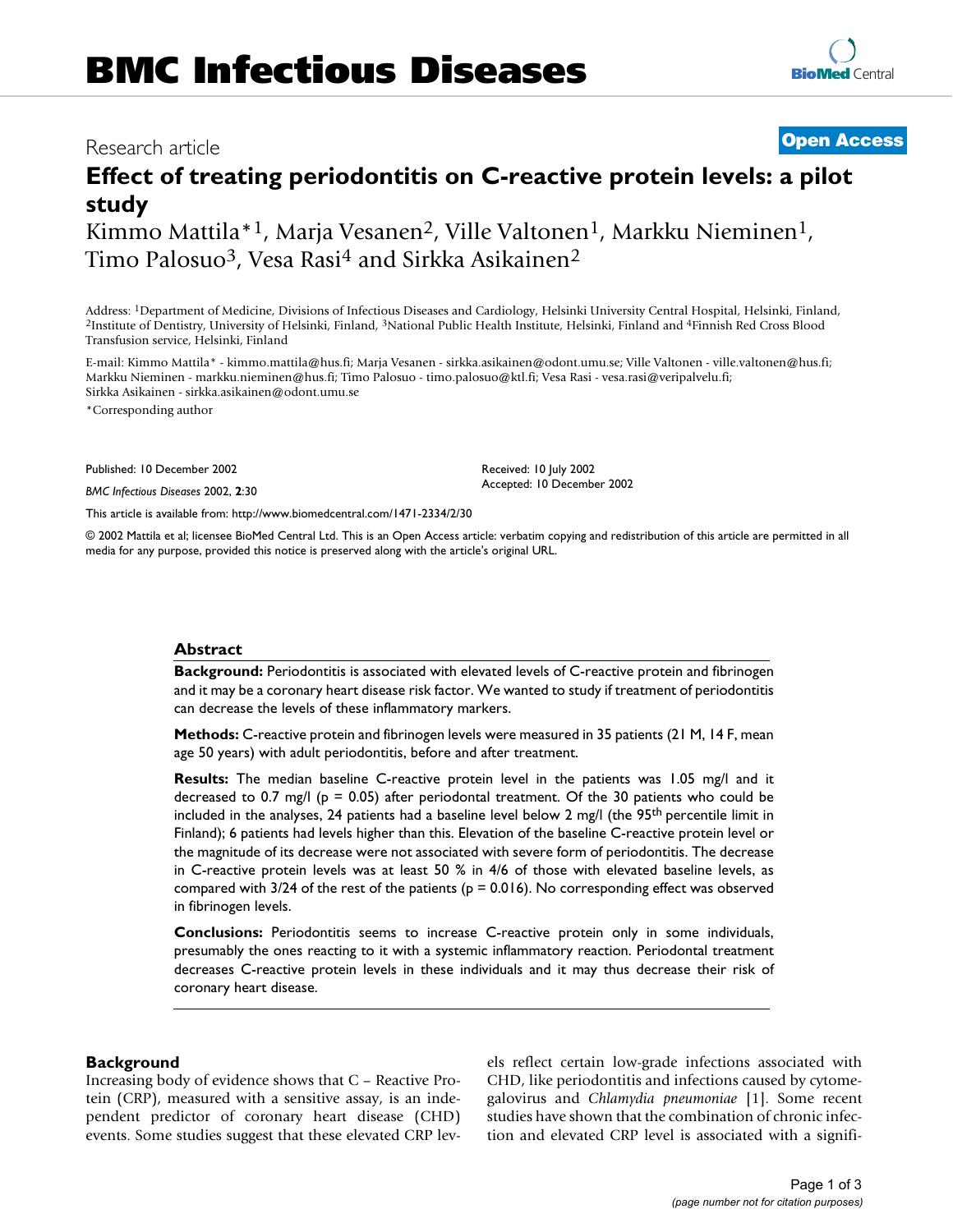cantly higher CHD risk than either of these factors alone [2,3]. These observations raise the possibility that chronic infections may be CHD risk factors mostly or only in these "susceptible" individuals who react to these infections with a harmful systemic inflammatory reaction, reflected in elevated levels of CRP. Treating *Helicobacter pylori* and *Chlamydia pneumoniae* infections decreased CRP levels in the study of Torgano et al [4] but no effect was observed in the study of Schweeger et al [5].

The average CRP and fibrinogen levels are higher in periodontitis patients than in their controls [6,7]. In the study of Ebersole et al. [6] CRP levels were significantly higher (9 vs. 2 mg/l, respectively) in 40 patients with moderate to severe adult periodontitis than in the 35 control subjects. Mechanical treatment of periodontitis did not, however, decrease CRP levels (while it did decrease haptoglobin levels).

#### **Methods**

We measured serum CRP levels before and after periodontal treatment in 35 patients with adult periodontitis. The inclusion criteria were: inflamed periodontitis indicating clinical and/or radiographic loss of periodontal attachment, the number of teeth in the dentition at least 15, no positive history or symptoms of CHD or other significant systemic disease (e.g. diabetes or inflammatory conditions like rheumatoid arthritis), and no acute infections (e.g. common cold, sinusitis etc.) within 2 months before the entry to the study.

Periodontitis was classified as severe when alveolar bone loss was found around more than 25% of the teeth, including at least 2 teeth with bone loss over the cervical third of the root length from which more than one was a molar tooth with bone loss to the apical half of the root. Periodontal treatment comprised traditional mechanical therapy and, when indicated, metronidazole 500 mg bid for 7 days.

CRP and fibrinogen levels were measured at baseline and 6 weeks after the completion of periodontal treatment. CRP levels were determined with a sensitive sandwich enzyme immunoassay (UC CRP ELISA, Eucardio Laboratory). With this method, 2 mg/l is the 95th percentile limit in Finnish population, and CRP measured with this assay has been shown to predict coronary events, especially when co-occurring with certain infections [3]. Plasma fibrinogen levels were determined with Clauss method, with 3.6  $g/l$  being the 95<sup>th</sup> percentile limit.

Laboratory values observed before and after the treatment were compared with paired t-test (after logarithmic conversion when necessary); Fisher' exact test or Mann-Whitney' test was used to compare the patient groups of those with baseline CRP levels above and below 2 mg/l and those with moderate and severe periodontitis, respectively.

The study protocol was approved by the ethics committee and informed consent was obtained from all participants before entering the study.

### **Results**

Twenty-one of the patients were males and 14 females; the mean age was 50 years, with a range of 32 to 69 years. 16 subjects belonged to social class I, 9 to social class II, 10 to social class III. Seven of the patients were current smokers, 4 were ex-smokers, the rest had never smoked. None of the subjects changed their smoking habits during the study. The majority of the patients, 28, had severe periodontitis. Nine individuals were given metronidazole. One of the subjects was excluded from the analyses due to a respiratory infection occurring immediately after the first visit. Of the rest, either the pre- or post-therapy blood sample was missing for 4 patients; thus the remaining 30 patients could be used in the analyses.

CRP and fibrinogen levels are given in Table 1. CRP levels decreased, on the average, by 0. 34 mg/l ( $p = 0.05$ ) in the whole study group. Individuals with severe periodontitis did not have higher baseline CRP levels or show a greater decrease in CRP levels. Twenty-four subjects had a baseline CRP level below 2 mg/l; 6 individuals had levels greater or equal to this value (data not shown). The decrease in CRP levels was at least 50 % in 4/6 of those with baseline CRP  $> 2$  mg/l and in 3/24 of those with the baseline CRP below 2 mg/l ( $p = 0.02$ ), respectively. Only one patient treated with metronidazole showed a 50 % decrease in CRP level. No significant decrease was observed in fibrinogen levels.

**Table 1: CRP and fibrinogen levels in the study population.**

|                                    | <b>Baseline</b><br>(median, range) | Post-treatment<br>decrease (mean) |
|------------------------------------|------------------------------------|-----------------------------------|
| Whole study group                  |                                    |                                   |
| $CRP$ (mg/l)                       | $1.05(0.2 - 5.4)$                  | $0.34*$                           |
| Fibrinogen (g/l)                   | $3.5(2.3 - 4.4)$                   | 0.19                              |
| Severe periodontitis ( $n = 24$ )  |                                    |                                   |
| $CRP$ (mg/l)                       | $1.05(0.2 - 5.4)$                  | 0.30                              |
| Fibrinogen (g/l)                   | $3.4(2.7 - 4.4)$                   | 0.05                              |
| Moderate periodontitis ( $n = 6$ ) |                                    |                                   |
| $CRP$ (mg/l)                       | $1.05(0.5 - 3.2)$                  | 0.52                              |
| Fibrinogen (g/l)                   | $3.7(3.2 - 4.2)$                   | 0.77                              |

 $*_{\text{p}} = 0.05$